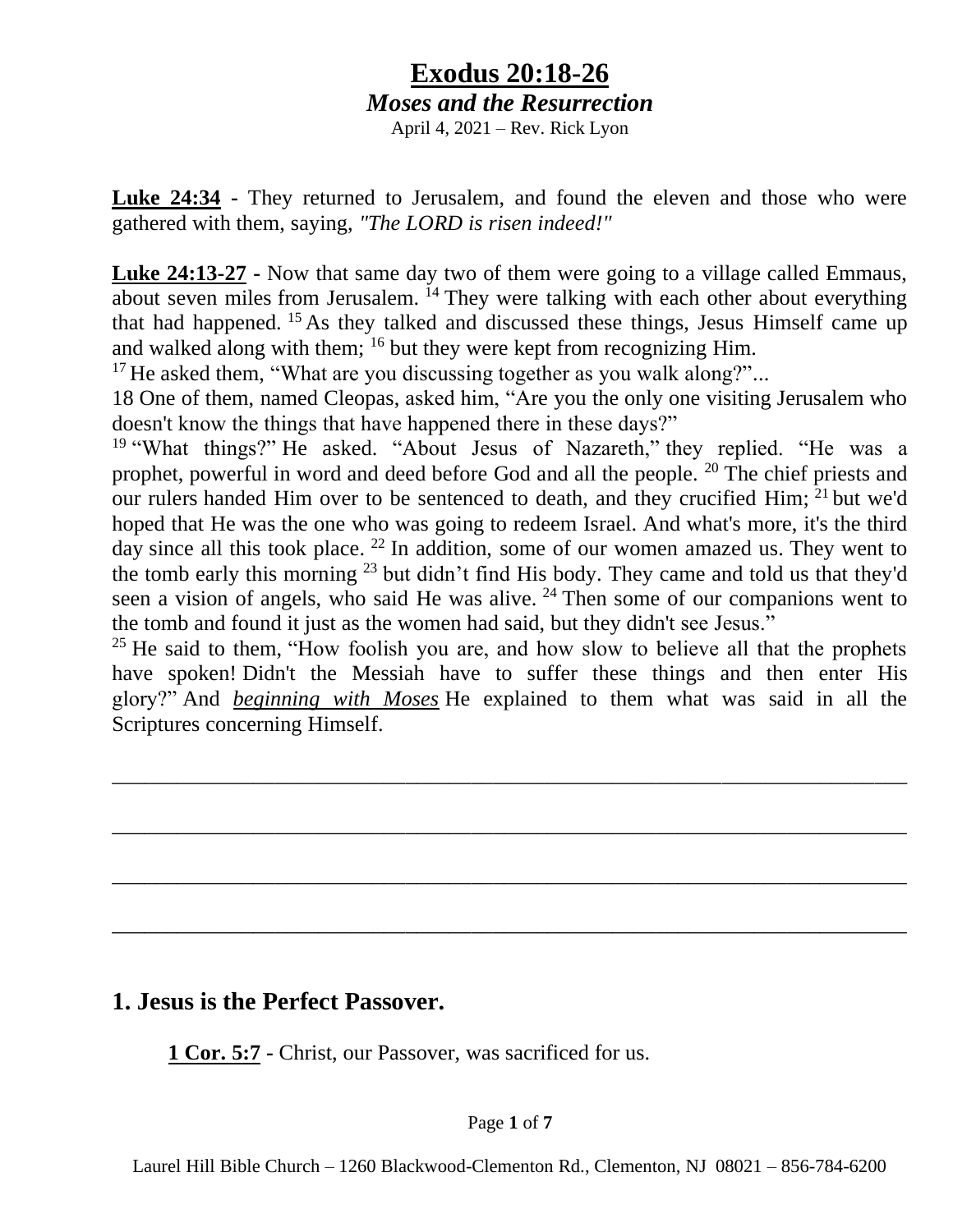## **Exodus 20:18-26**

#### *Moses and the Resurrection*

April 4, 2021 – Rev. Rick Lyon

#### **#1 - Jesus' Passover is an eternal Passover.**

**Hebrews 10:11-12 -** Every priest stands ministering daily and offering *repeatedly* the same sacrifices, which can never take away sins. But this Man, after He had offered *one sacrifice for sins forever*, sat down at the right hand of God.

**Heb. 7:16 -** Jesus has come, not according to the law of a fleshly commandment, but according to *the power of an endless life*.

#### **#2 - Jesus' Passover removes sins.**

**Hebrews 10:11-12 -** Every priest stands ministering daily and offering repeatedly the same sacrifices, *which can never take away sins*.

John the Baptist *"Behold, the lamb of God who takes away the sin of the world."*

**Proverbs 28:13 -** Whoever conceals their sins won't prosper, but whoever confesses and forsakes them will obtain mercy.

*Don't you know that whoever you present yourselves slaves to obey, you're that one's slave? Whether of sin leading to death, or of obedience leading to righteousness?*

**Romans 6:13 -** Don't present any part of yourself as an instrument of unrighteousness to sin, but present yourselves to God.

### **2. Jesus is the Perfect Moses.**

\_\_\_\_\_\_\_\_\_\_\_\_\_\_\_\_\_\_\_\_\_\_\_\_\_\_\_\_\_\_\_\_\_\_\_\_\_\_\_\_\_\_\_\_\_\_\_\_\_\_\_\_\_\_\_\_\_\_\_\_\_\_\_\_\_\_\_\_\_\_\_\_\_

\_\_\_\_\_\_\_\_\_\_\_\_\_\_\_\_\_\_\_\_\_\_\_\_\_\_\_\_\_\_\_\_\_\_\_\_\_\_\_\_\_\_\_\_\_\_\_\_\_\_\_\_\_\_\_\_\_\_\_\_\_\_\_\_\_\_\_\_\_\_\_\_\_

\_\_\_\_\_\_\_\_\_\_\_\_\_\_\_\_\_\_\_\_\_\_\_\_\_\_\_\_\_\_\_\_\_\_\_\_\_\_\_\_\_\_\_\_\_\_\_\_\_\_\_\_\_\_\_\_\_\_\_\_\_\_\_\_\_\_\_\_\_\_\_\_\_

\_\_\_\_\_\_\_\_\_\_\_\_\_\_\_\_\_\_\_\_\_\_\_\_\_\_\_\_\_\_\_\_\_\_\_\_\_\_\_\_\_\_\_\_\_\_\_\_\_\_\_\_\_\_\_\_\_\_\_\_\_\_\_\_\_\_\_\_\_\_\_\_\_

Laurel Hill Bible Church – 1260 Blackwood-Clementon Rd., Clementon, NJ 08021 – 856-784-6200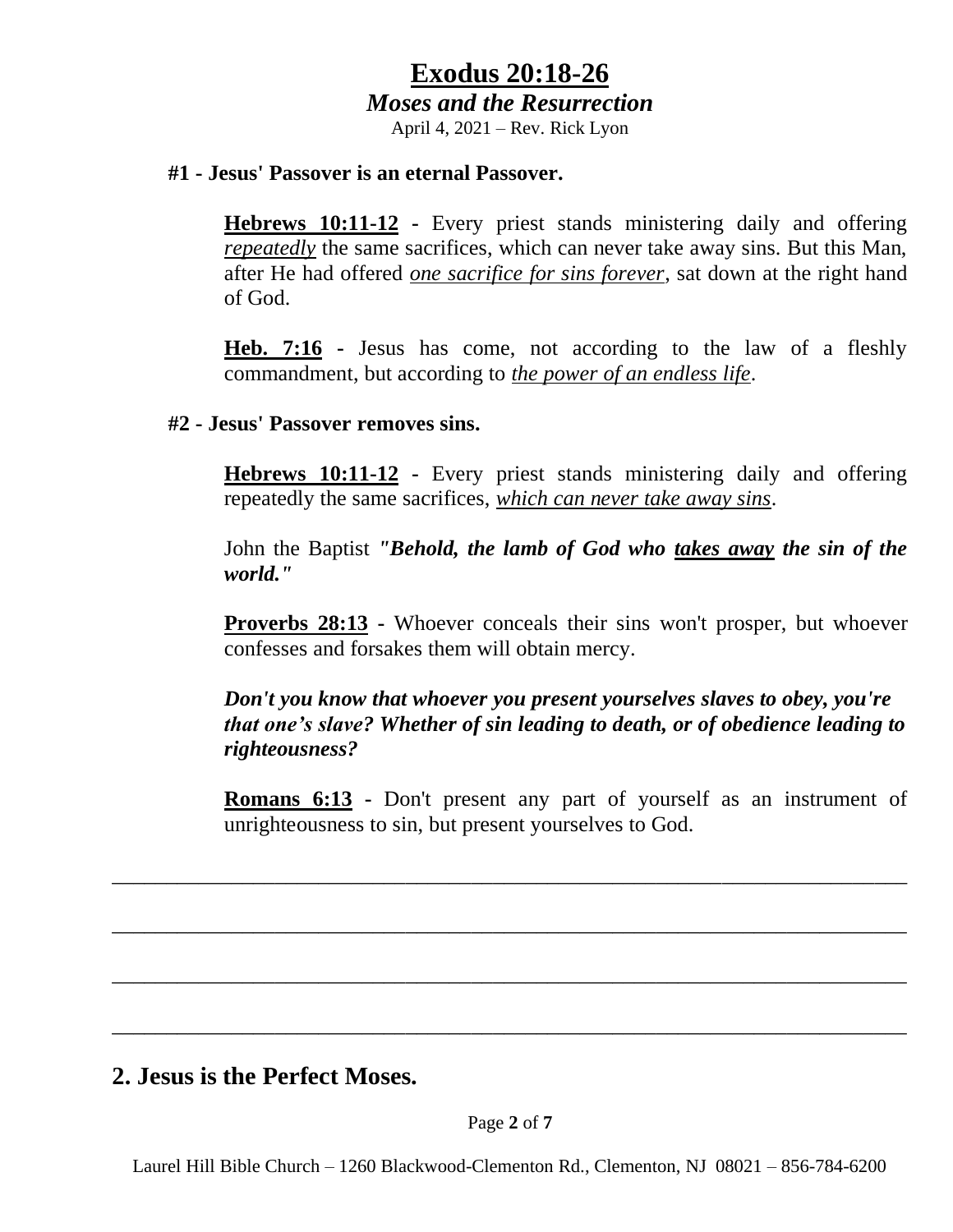# **Exodus 20:18-26** *Moses and the Resurrection*

April 4, 2021 – Rev. Rick Lyon

**Deut. 18:15 -** Moses continued, "The LORD your God will raise up for you a Prophet *like me* from among your fellow Israelites. You must listen to Him."

**John 5:24 -** "Truly, truly, I tell you, whoever hears My word and believes Him who sent Me has *eternal life* and won't come under judgment. Indeed, he has crossed over from death to life."

**Revelation 1:18 -** I'm the Living One. I was dead, and behold, now I'm alive forever and ever! And I hold the keys of Death and of Hades.

\_\_\_\_\_\_\_\_\_\_\_\_\_\_\_\_\_\_\_\_\_\_\_\_\_\_\_\_\_\_\_\_\_\_\_\_\_\_\_\_\_\_\_\_\_\_\_\_\_\_\_\_\_\_\_\_\_\_\_\_\_\_\_\_\_\_\_\_\_\_\_\_\_

\_\_\_\_\_\_\_\_\_\_\_\_\_\_\_\_\_\_\_\_\_\_\_\_\_\_\_\_\_\_\_\_\_\_\_\_\_\_\_\_\_\_\_\_\_\_\_\_\_\_\_\_\_\_\_\_\_\_\_\_\_\_\_\_\_\_\_\_\_\_\_\_\_

\_\_\_\_\_\_\_\_\_\_\_\_\_\_\_\_\_\_\_\_\_\_\_\_\_\_\_\_\_\_\_\_\_\_\_\_\_\_\_\_\_\_\_\_\_\_\_\_\_\_\_\_\_\_\_\_\_\_\_\_\_\_\_\_\_\_\_\_\_\_\_\_\_

\_\_\_\_\_\_\_\_\_\_\_\_\_\_\_\_\_\_\_\_\_\_\_\_\_\_\_\_\_\_\_\_\_\_\_\_\_\_\_\_\_\_\_\_\_\_\_\_\_\_\_\_\_\_\_\_\_\_\_\_\_\_\_\_\_\_\_\_\_\_\_\_\_

### **3. Jesus is the Perfect Mediator.**

*They trembled with fear and stayed at a distance.*

**Exodus 20:19-21 -** Then they said to Moses, "*You* speak with us, and we'll hear; but don't let God speak with us, or we'll die." <sup>20</sup> And Moses said to the people, "Don't fear; for God has come to test you, and that His fear may be before you, so that you may not sin." <sup>21</sup> So the people stood *afar off*, but *Moses drew near* the thick darkness *where God was*.

**1 Timothy 2:5 -** There is one *God* and one mediator between God and men, the *Man* Christ Jesus.

Jesus knew *temptation*: *"He was in the desert forty days, being tempted by Satan"* 

Jesus knew *poverty*: *"Foxes have holes and birds of the air have nests, but the Son of Man has no place to lay his head"*

#### Page **3** of **7**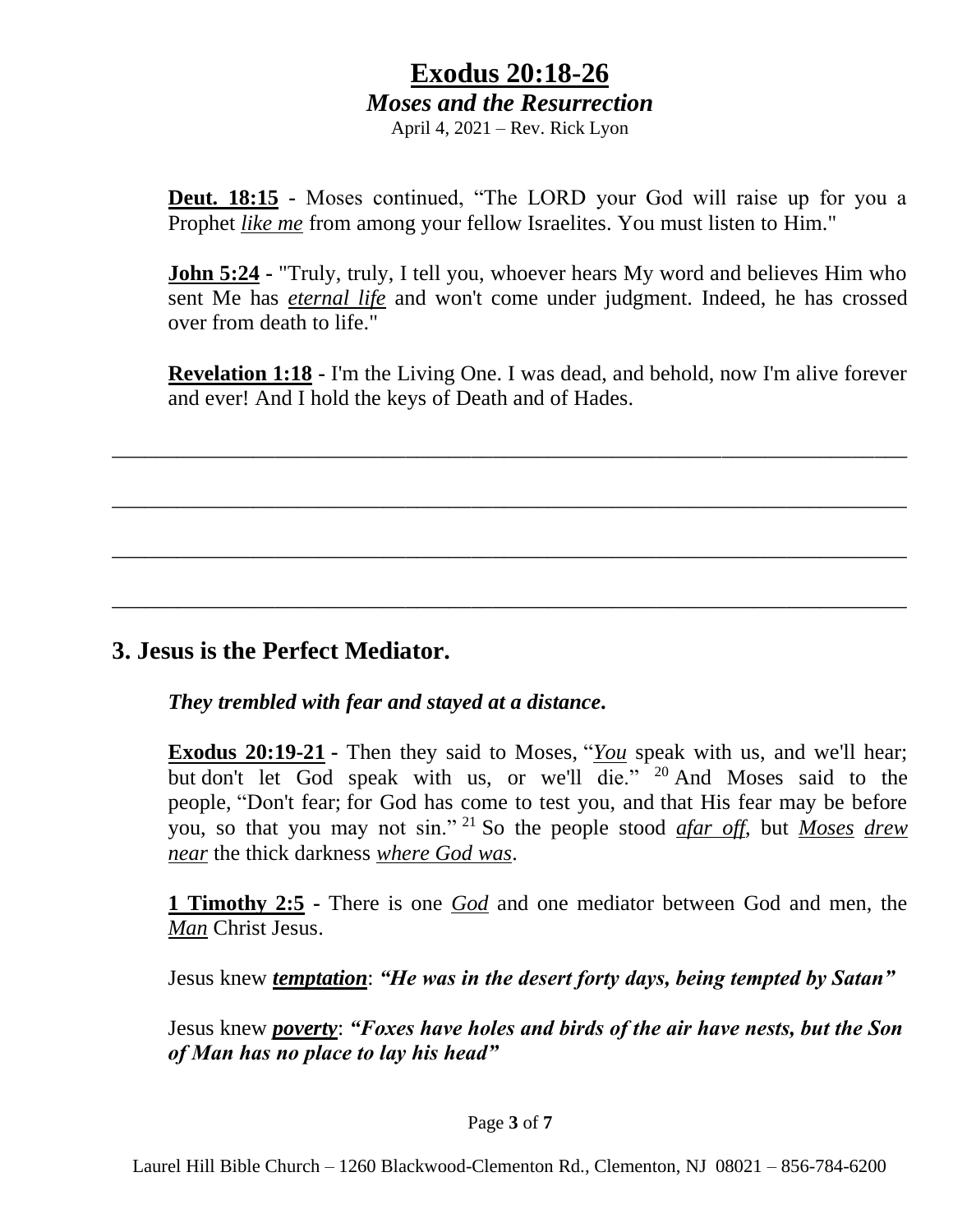## **Exodus 20:18-26**

#### *Moses and the Resurrection*

April 4, 2021 – Rev. Rick Lyon

Jesus knew *weariness*: *"Jesus, tired from the journey, sat down by the well"* 

Jesus knew *disappointment*: *"O Jerusalem…how often I have longed to gather your children together, as a hen gathers her chicks,…but you weren't willing"* 

Jesus knew *rejection*: *"From this time many of his disciples turned back and no longer followed him"* 

Jesus knew *sorrow*: *"My soul is overwhelmed with sorrow to the point of death"* 

Jesus knew *loneliness*: **"My God, my God, why have you forsaken me?"**

There's an example of what a great mediator Moses was in Exodus 32.

- **The people made a golden calf and worshipped it.**
- **For their sin they deserved to be separated from God.**

**Exodus 32:30-32 -** The next day Moses said to the people, "You've committed a great sin. But now I'll go up to the LORD; perhaps I can make atonement for your sin." So Moses went back to the LORD and said, "Oh, what a great sin these people have committed! They've made gods of gold for themselves. But now, please forgive their sin--but if not, then blot me out of the book You've written."

**1 Timothy 2:5-6 -** There is one God and one mediator between God and men, the Man Christ Jesus, who gave Himself as a ransom for all.

**Isaiah 53:5 -** He was wounded for our transgressions, He was *crushed* for our iniquities.

**John 14:19 -** "Because I live, you also will live."

#### **4. Jesus is the Perfect Way.**

**Exodus 20:22-25 -** Then the Lord said to Moses, "Say to the people of Israel: You saw for yourselves that I spoke to you from heaven. <sup>23</sup> Remember, you must not make any idols of silver or gold to rival Me. <sup>24</sup> "Build for Me an altar made of earth, and offer your sacrifices to Me—your burnt offerings and peace offerings, your sheep and goats, and your cattle. Build My altar wherever I cause My name to be

Page **4** of **7**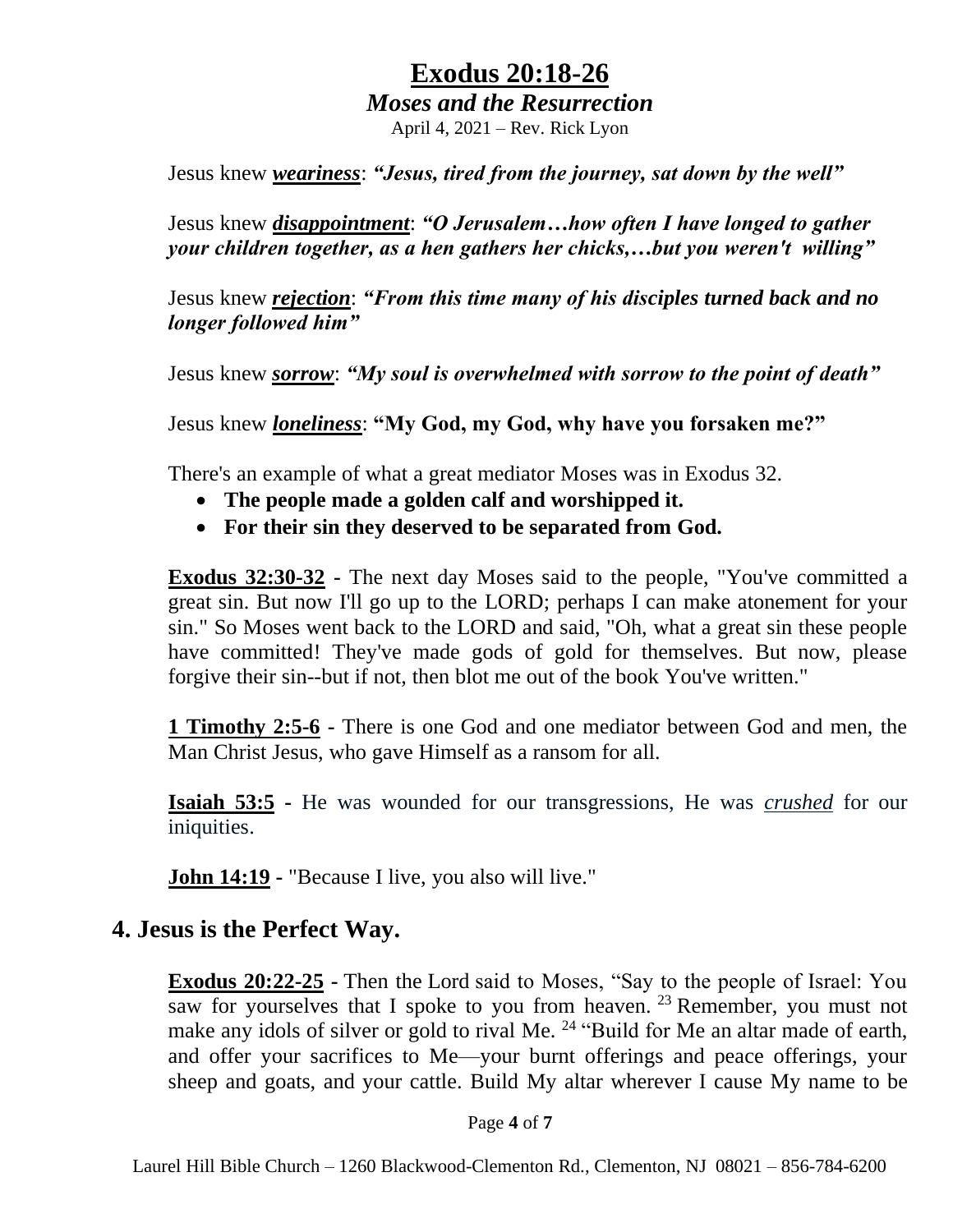## **Exodus 20:18-26** *Moses and the Resurrection*

April 4, 2021 – Rev. Rick Lyon

remembered, and I'll come to you and bless you.  $25$  If you use stones to build My altar, *use only natural, uncut stones*. *Don't shape the stones with a tool*, for that would make the altar unfit for holy use.

**Jesus:** *"I am the Way, the Truth and the Life; no one comes to the Father but by Me."*

Page **5** of **7**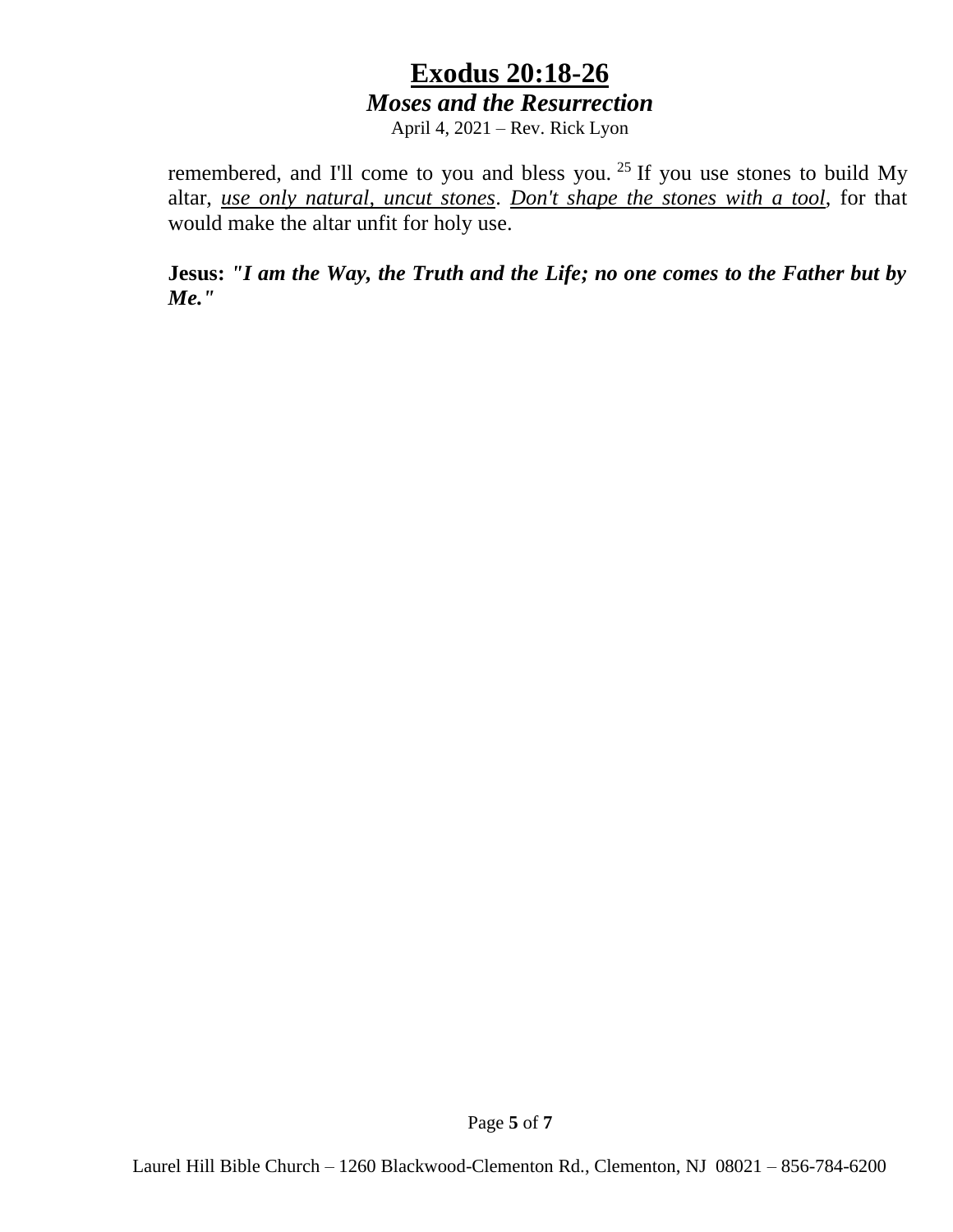## **Exodus 20:18-26** *Moses and the Resurrection* April 4, 2021 – Rev. Rick Lyon

**1. Jesus is the Perfect \_\_\_\_\_\_\_\_\_\_.**

*Why is Jesus' Passover perfect?*

**#1 - Jesus' Passover \_\_\_\_\_\_\_\_\_\_\_\_\_\_\_\_\_\_\_\_.**

**Hebrews 10:11-12 - Every priest stands ministering daily and offering** *repeatedly* **the same sacrifices, which can never take away sins. But this Man, after He had offered**  *one sacrifice for sins forever***, sat down at the right hand of God.**

**#2 - Jesus' Passover \_\_\_\_\_\_\_\_\_\_\_\_\_\_\_\_\_\_\_\_.**

**Hebrews 10:11-12 - Every priest stands ministering daily and offering repeatedly the same sacrifices,** *which can never take away sins***.**

**2. Jesus is the Perfect \_\_\_\_\_\_\_\_\_\_.**

**Deut. 18:15 - Moses continued, "The LORD your God will raise up for you a Prophet**  *like me* **from among your fellow Israelites. You must listen to Him."**

Page **6** of **7**